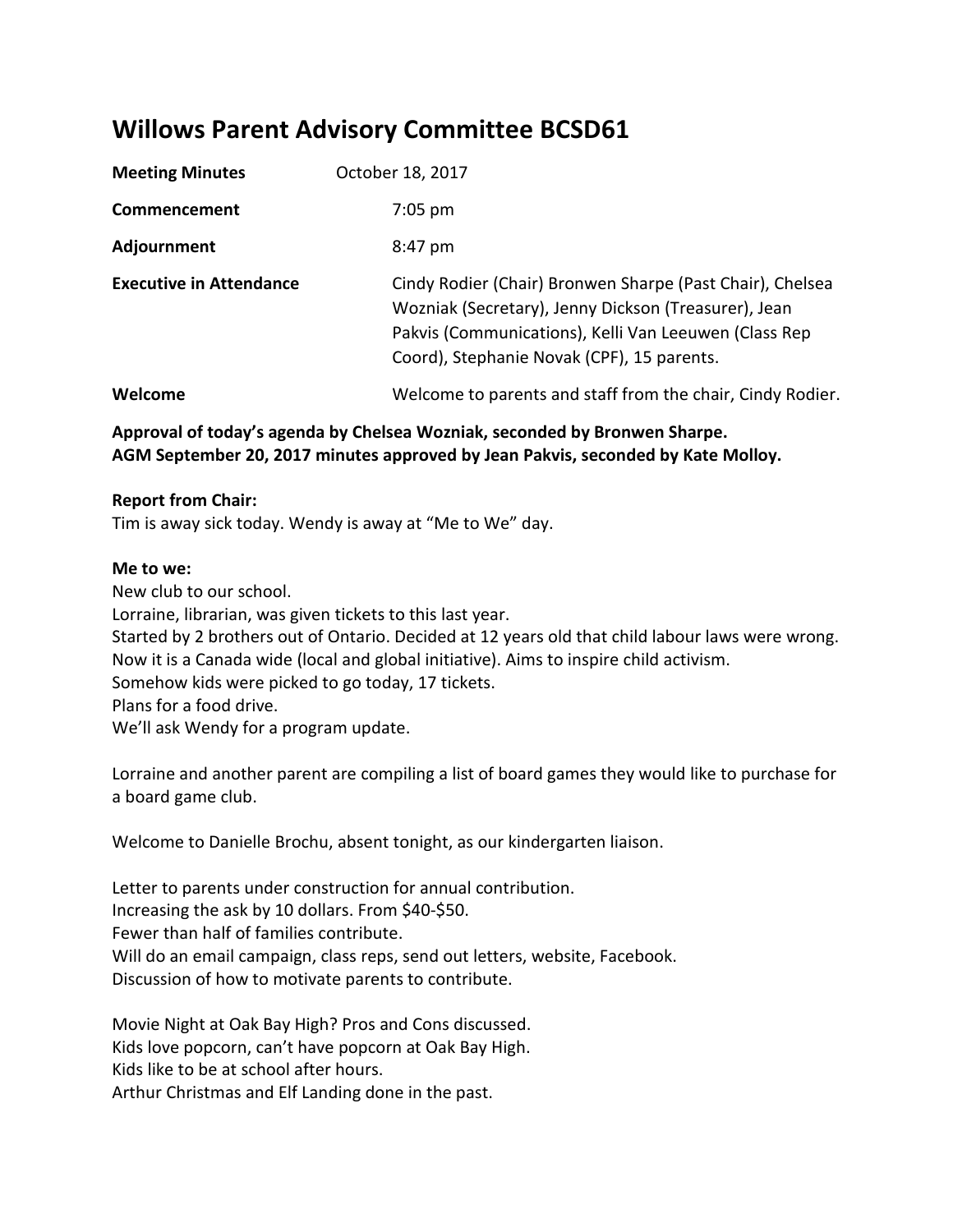Have we done a toy drive? It is a class initiative. Not a PAC initiative. Classes do this.

## **Report from Kelli Van Leeuwen:**

23/28 have class reps.

Div. 11, 18, 17, 22, 24 do not have class reps. Will ask teachers to email class to ask for a volunteer.

Question from class reps, can we use websites to share photos? Probably not. All data is on US servers. Not for now.

## **Kim Kuran, Jane, and Harriet, our new pizza gurus:**

Friday is our deadline to order pizza.

402 orders at this point.

50 cents of every item you order goes to the PAC.

Had 520+ orders last year.

Send out to class reps this week. Order pizza this week.

Volunteers for pizza day: 11:15 to help sort pizza. 11:40 to hand out pizza to classes.

## **Playground update from Bronwyn Sharpe:**

District approved a community installation verbally, but didn't get it in writing. That person is now away on vacation.

Community installation: swingtime can install or parents install it.

Swingtime won't give us a quote on installation with out approval in writing from 3 district reps with authority.

Even if parents do installation, we have to pay Swingtime for a supervisor: \$10 000 for 1.5 days of supervision.

District will charge \$35 000 for installation (equipment cost \$40 000)

Now we don't have an approval for community installation.

Proposal to Abstract tomorrow for installation. See what happens.

## **Report from Loring on Emergency preparedness:**

Every classroom has a back pack. Doing back pack check next week. Need 3 new bags. Checked the container for expired supplies, need to replace water.

## **Report from Loring on VCPAC:**

Dress code issues. Being discussed at schools, a committee has been formed. Lunch monitors. Teachers feel having grade 5 children supervising smaller children unsupervised is unsafe. Grade 5 kids aren't old enough to be left alone, but are minding other children.

Teachers/district also won't allow parent volunteers, they require paid staff. Stories about lunch monitors. Allergies. Etc.

## **Report from Markus Lueder:**

Is happy to answer questions. Likes kids, has 4, youngest in grade 12 at Oak Bay High.